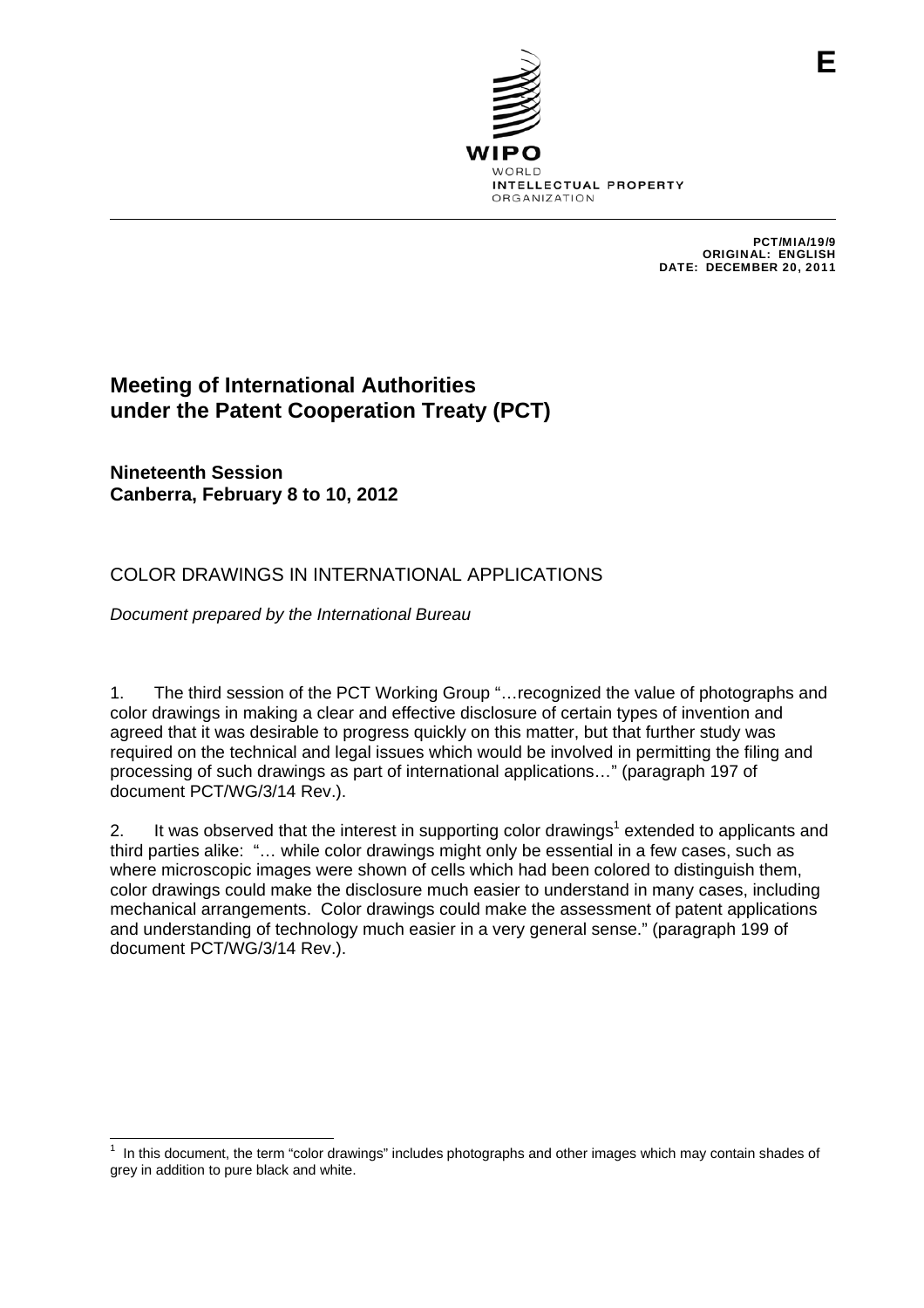3. The International Bureau intends to make a specific proposal on a way forward on this matter at the next session of the PCT Working Group. This document reproduces, in its Annex, Circular C. PCT 1317, dated November 10, 2011, which has been sent to Offices in their capacities as receiving Offices, International Searching Authorities, International Preliminary Examining Authorities and/or designated/ elected Offices, as well as to certain interested intergovernmental organizations as well as certain non-governmental organizations representing users of the PCT system. That Circular sets out information concerning the possible use of color drawings in international applications to assist Offices (in their capacity as a PCT receiving Office and as a designated/elected Office and, where applicable, in their capacity as a PCT International Authority) in assessing their own needs and interests, and requests information from Offices and users of patent information to assist in ensuring that such a proposal meets the needs of all interested parties as effectively as possible.

4. The views of International Authorities are of particular importance since, for the system to be effective for applicants, it will be necessary to ensure that International Searching Authorities are able to receive search copies in color to ensure that the international search is effective and International Preliminary Examining Authorities will need to be able to handle replacement sheets or drawing files in color as part of Article 34 amendments.

> *5. The International Authorities are invited to:*

*(i) provide feedback on issues set out in Circular C. PCT 1317, reproduced in the Annex to this document; and* 

*(ii) raise any further issues which will need to be addressed to cover the particular needs of processing before the International Authorities.* 

[Annex follows]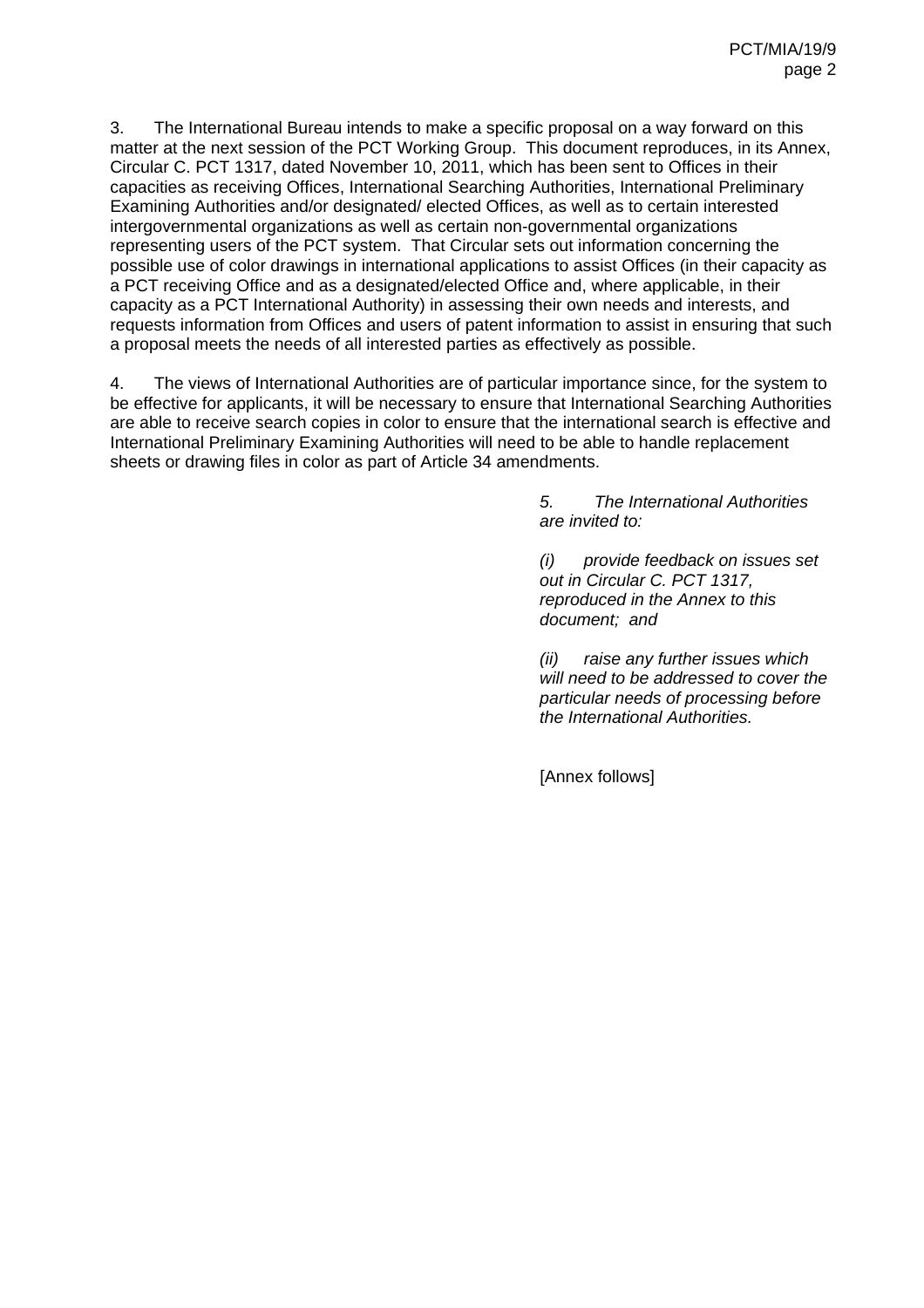### ANNEX

#### COLOR DRAWINGS IN INTERNATIONAL APPLICATIONS *(reproduced from Circular C. PCT 1317, dated November 10, 2011)*

C. PCT 1317 November 10, 2011

#### Madam,

Sir,

1. This Circular is addressed to your Office in its capacity as a receiving Office, International Searching Authority, International Preliminary Examining Authority and/or designated or elected Office under the Patent Cooperation Treaty (PCT). It is also being sent to certain interested intergovernmental organizations as well as certain non-governmental organizations representing users of the PCT system.

### SUMMARY

2. This Circular provides background information on how accepting color drawings as part of international applications would affect the International Bureau's IT systems. It invites Offices to examine their own IT systems and legal constraints in preparation for discussion of a proposal in this area at the fifth session of the PCT Working Group, tentatively scheduled to be held at the end of May 2012. Any early feedback from Offices on the issues which they have found would be welcome and, if received by January 31, 2012, will be taken into account in the preparation of the proposals to be submitted to the PCT Working Group.

### **BACKGROUND**

3. The third session of the PCT Working Group "…recognized the value of photographs and color drawings in making a clear and effective disclosure of certain types of invention and agreed that it was desirable to progress quickly on this matter, but that further study was required on the technical and legal issues which would be involved in permitting the filing and processing of such drawings as part of international applications…" (paragraph 197 of document PCT/WG/3/14 Rev.).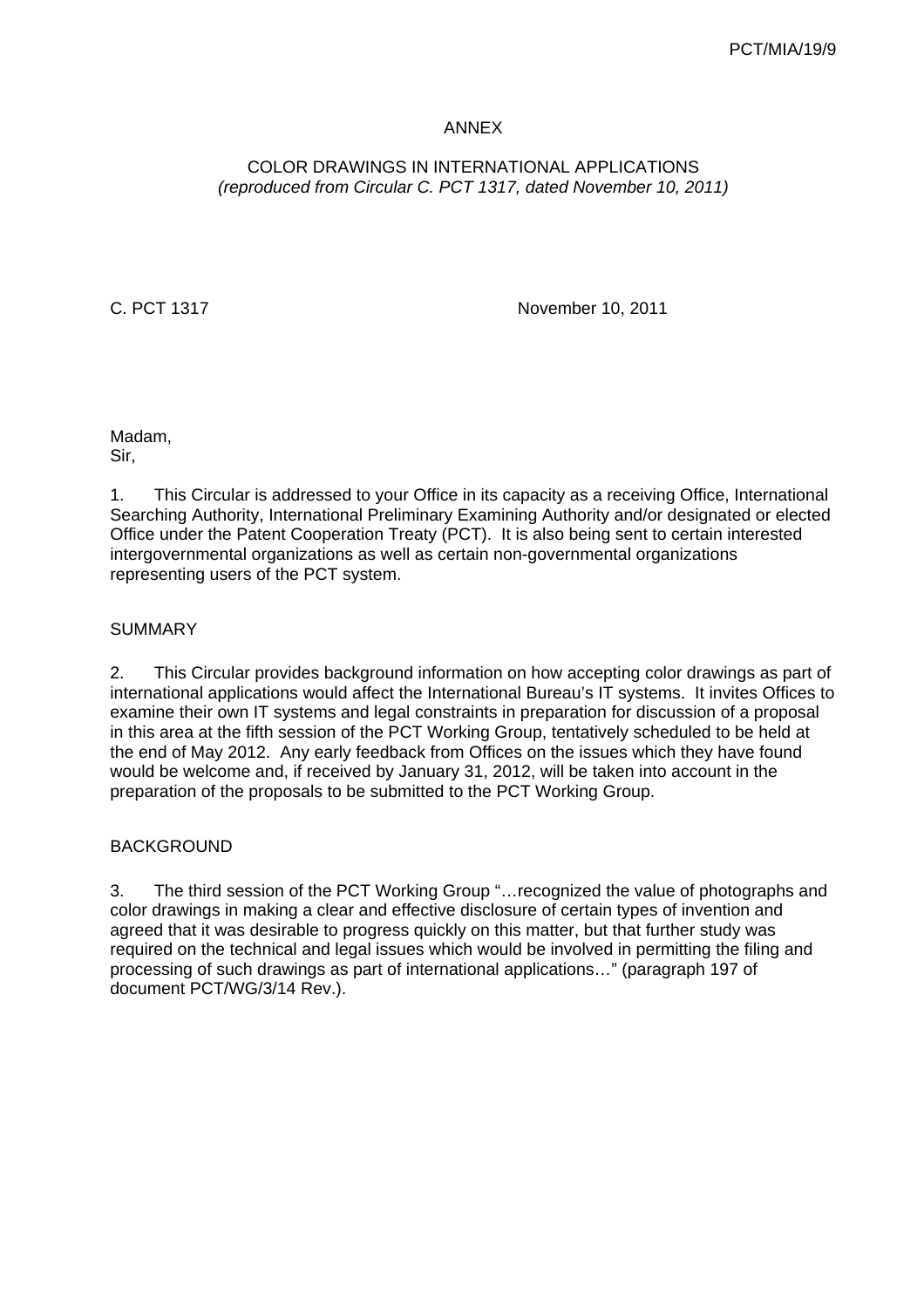4. It was observed that the interest in supporting color drawings<sup>1</sup> extended to applicants and third parties alike: "… while color drawings might only be essential in a few cases, such as where microscopic images were shown of cells which had been colored to distinguish them, color drawings could make the disclosure much easier to understand in many cases, including mechanical arrangements. Color drawings could make the assessment of patent applications and understanding of technology much easier in a very general sense" (paragraph 199 of document PCT/WG/3/14 Rev.).

5. The International Bureau intends to make a specific proposal on a way forward on this matter at the next session of the PCT Working Group. This Circular sets out information concerning the possible use of color drawings in international applications to assist Offices (in their capacity as a PCT receiving Office and as a designated/elected Office and, where applicable, in their capacity as a PCT International Authority) in assessing their own needs and interests, and requests information from Offices and users of patent information to assist in ensuring that such a proposal meets the needs of all interested parties as effectively as possible.

### POLICY ISSUES

6. There are three main policy issues underlying the question of managing color drawings:

(a) The applicant should be able to disclose as clearly as possible the invention.

(b) International Searching and Preliminary Examining Authorities should be able to understand the subject matter quickly and accurately for the purposes of establishing timely and accurate reports.

(c) Third parties should be able to understand the invention as quickly and thoroughly as possible, whether to assess the scope of any patent granted or to learn about the technology.

7. As observed in the Working Group by Member States representing industrialized countries and developing countries, with large and small Offices alike, all of these desires point towards the more wide-spread use of color drawings. However, the solution also needs to take into account the time and cost which would be involved in changing the existing legal and technical framework within Member States as well as at the International Bureau, as well as any additional ongoing operating costs which would be involved and the priority which could be attached to making the necessary changes, even though they might be considered desirable in principle.

<sup>1</sup> In this Circular, the term "color drawings" includes photographs and other images which may contain shades of grey in addition to pure black and white.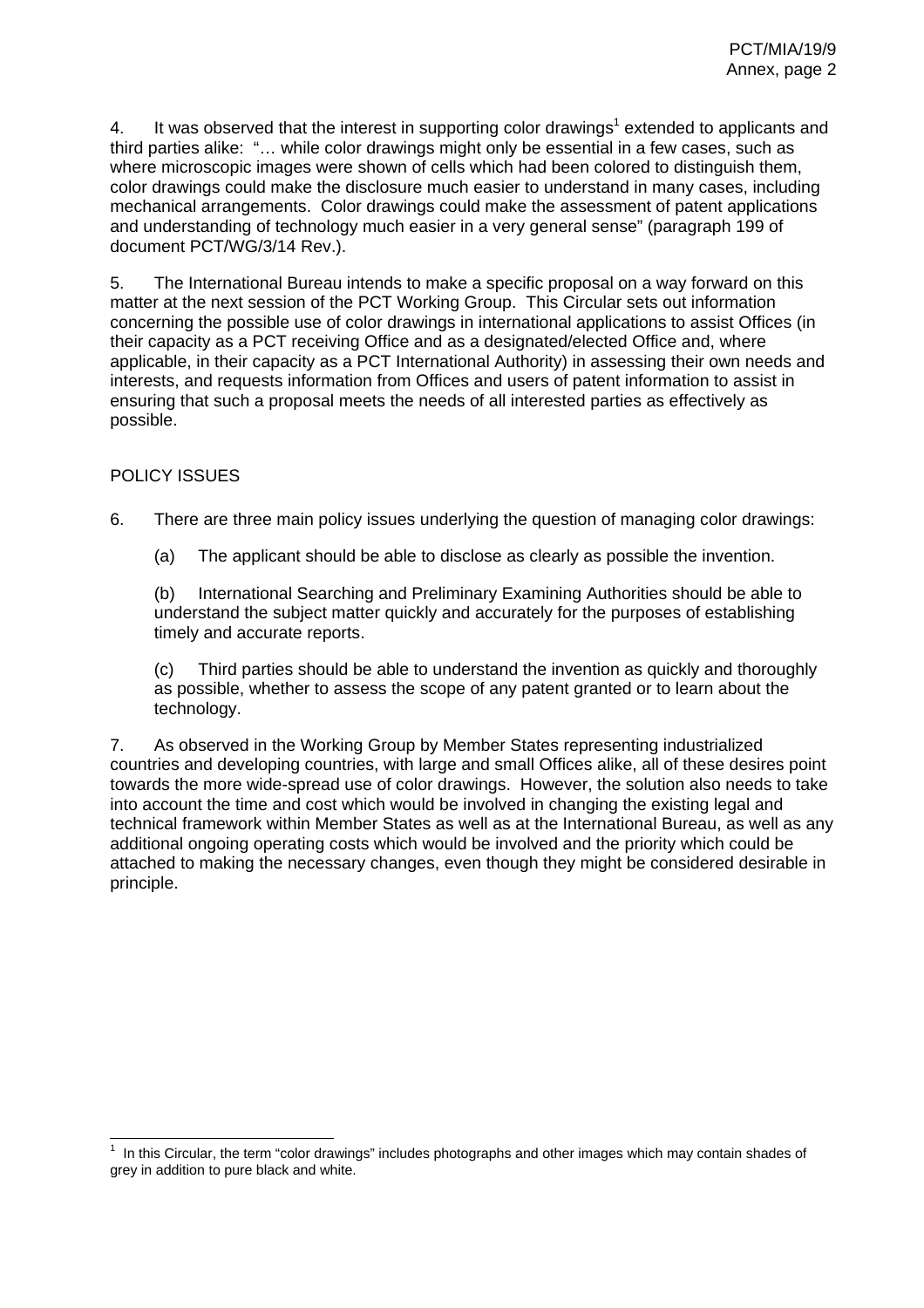# TECHNICAL ISSUES

8. The drawing requirements in PCT Rule 11 largely reflect different processes for drawings compared to text which have traditionally been used in reproducing patent specifications. It should be also noted that for most mechanical purposes, a diagram can illustrate a concept more clearly than a photograph of an actual device. However, for some inventions, particularly in biotechnology, color photographs or drawings may be helpful or even essential to a through understanding. The cost barriers to the use of color drawings in documents, both printed and for electronic viewing, have fallen dramatically in recent years such that the main issues for setting up a new system would revolve around:

(a) ease of automatically separating drawings from text and handling them in different ways, to the extent that they need to be scanned from paper; and

(b) the size of files which need to be transferred, stored and processed.

9. However, for Offices which already have a significant degree of automation of processes, the limitation to black and white drawings may be built into systems in many places, meaning that upgrading systems to accept color drawings will involve significant amounts of development and testing in order to be confident that these drawings will work at all stages of the process.

10. Offices may wish to note that the International Bureau intends to develop web-based tools for Offices to perform a complete set of receiving Office functions as part of the ePCT range of services. These tools should be ready by the time the International Bureau is itself able to handle color drawings. Some similar functions will also be provided for International Authorities. This may permit Offices which decide to take advantage of this system to perform their international phase roles in relation to international applications with color drawings without any changes being needed to their local systems.

11. All delegations which spoke on the issue in the Working Group considered that it was likely to be acceptable to limit the possibility of filing color drawings to international applications filed in electronic form (PCT/WG/3/14 Rev). Consequently, this Circular concentrates on the issues referred to in paragraphs 8(b) and 9.

12. The Annex contains a summary of findings from a review which has been conducted of what would be needed to permit the International Bureau's IT systems to handle color drawings based on the assumption that this would be limited to international applications filed in electronic form. This information is intended primarily to help national Offices in working out how their own IT systems might be affected so that they can provide the necessary information to the Working Group to allow an informed decision to be taken on whether, when and how to move forward on allowing such drawings in the PCT system. ./.

13. While not intended to be a part of an immediate proposal, any implementation of color drawings by the International Bureau will be done in a way which recognizes the possible introduction of further acceptable file formats in the future (such as for 3D models or video files). Offices may also wish to consider such matters when assessing their own systems.

### LEGAL ISSUES

14. Most PCT Contracting States have a legal requirement of black and white drawings in almost identical form to PCT Rule 11.13, both for direct national applications and for the national phase of international applications. In the absence of opt-out provisions, amending Rule 11.13 to explicitly permit the use of color drawings would oblige Contracting States to accept color drawings for the national phase processing of PCT applications (and might also be relevant to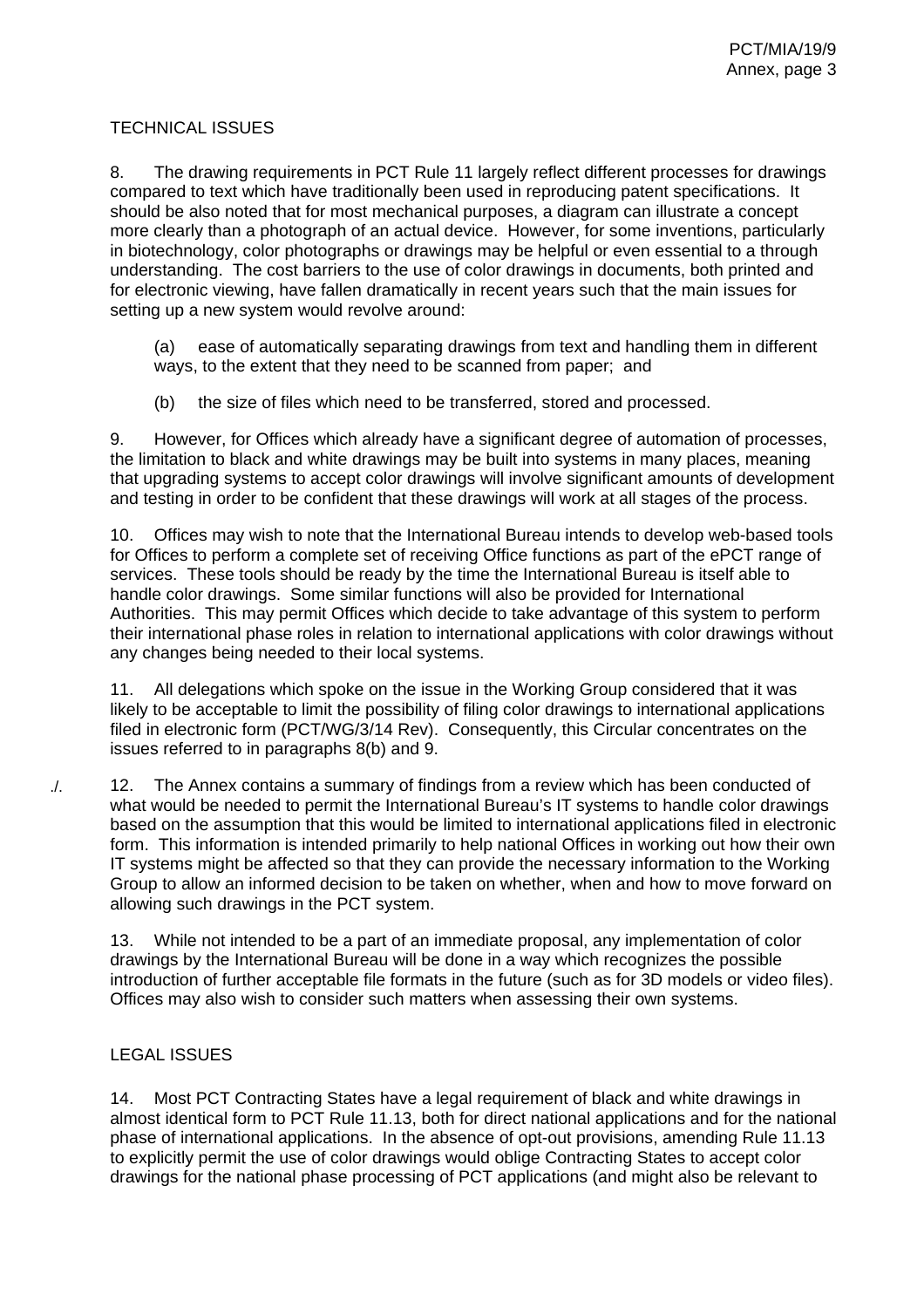normal national applications for member States of the Patent Law Treaty, if the PLT Assembly decided that the amendment should apply also under that Treaty). This approach would be a very simple change (from the point of view of the PCT Regulations) and provide the simplest arrangements for applicants and the greatest incentive to improve the quality of disclosures for the benefit of International Authorities and third parties by using color drawings wherever they are beneficial to explaining the invention. However, the changes which would be required to the national laws of most Contracting States would mean that, even if the Contracting States agreed in principle, it would probably be a very long time before the amendments were able to come into force.

15. Consequently, the Working Group will probably need to consider an option where no objections would be made to the filing of color drawings as part of the international application and its processing during the international phase (at least if they are provided as part of an electronic filing), but where the designated Offices remain free to require a black and white version to be provided, if needed, for the national phase. Technical arrangements might be offered to allow applicants to provide black and white versions of the application centrally for use by Offices which require that version.

### NEXT STEPS

16. Your Office is invited to assess its IT to whether color drawings could be accepted by your Office as a receiving Office (at least for international applications filed in electronic form) and as a designated or elected Office and, where applicable, as an International Searching and Preliminary Examining Authority, with the aim of allowing the PCT Working Group to be in a position to make a positive recommendation in this area at its next session.

17. Any early feedback from your Office on the issues which you have found would be welcome and, if received by January 31, 2012, will be taken into account in the preparation of the document making proposals to the PCT Working Group. Comments should be sent by e-mail to *pctbdd@wipo.int*.

Yours sincerely,

James Pooley Deputy Director General

Enclosure: Annex – Review of International Bureau (IB) systems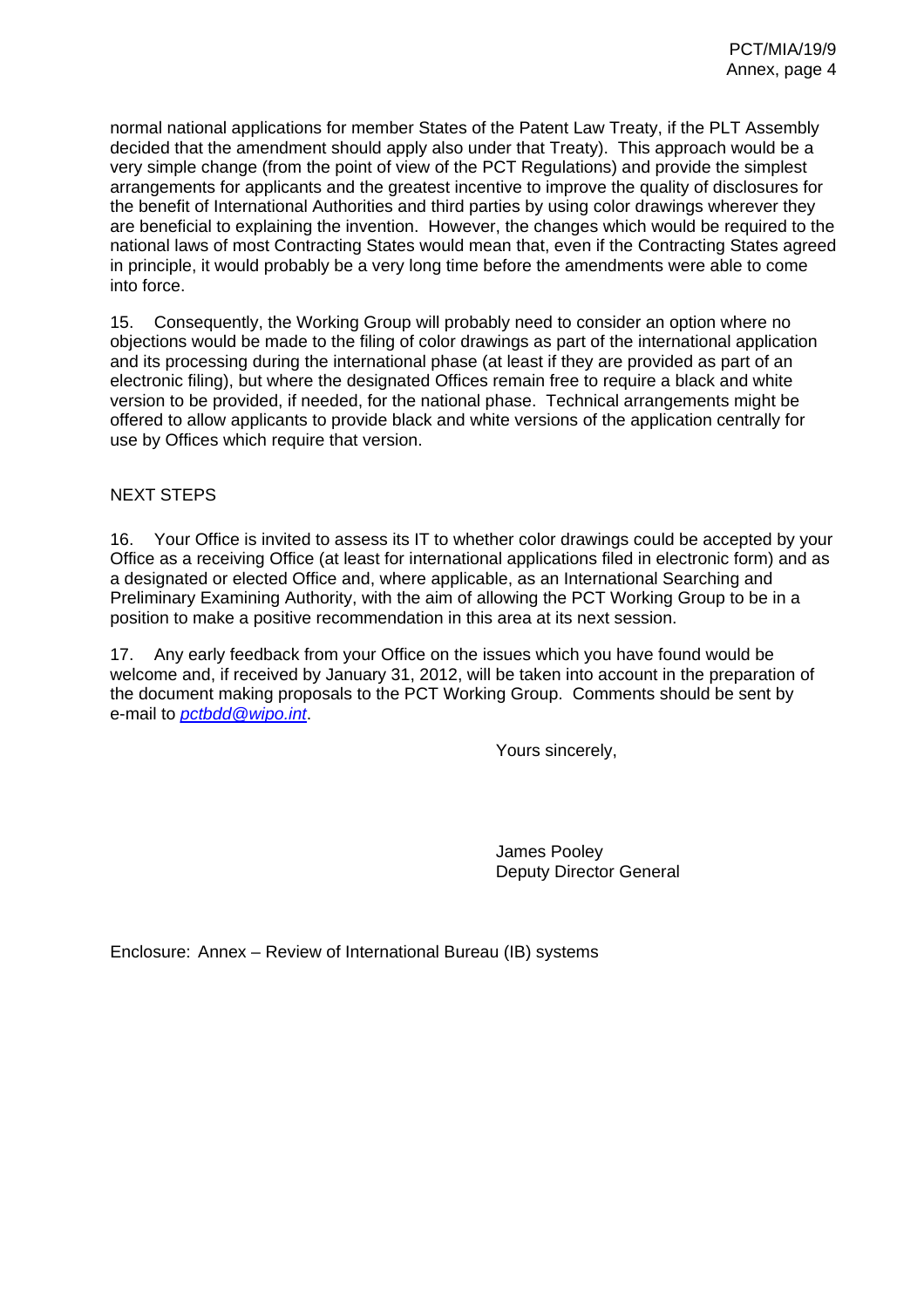#### ANNEX

#### *[to Circular C. PCT 1317]*

#### REVIEW OF INTERNATIONAL BUREAU (IB) SYSTEMS

1. The information in this Annex is presented partly in order to provide an idea of the effort and timescale of the changes which would be required at the International Bureau, but mainly to assist some Offices (in their capacity as a receiving Office and as a designated/elected Office and, where applicable, in their capacity as an International Authority) in identifying matters which might need attention in equivalent aspects of their IT systems.

#### OVERVIEW

2. The International Bureau (IB) has reviewed its IT systems dealing with the receipt, processing, publication and distribution of International Applications (IAs). Several system components would be impacted by a change to allow full processing of color drawings in electronically filed PCT applications.

3. The evaluation of the impact on the existing systems of the IB has been done based on the following assumptions:

(a) Only IAs filed in electronic form are taken into account.

(b) Accepted formats are GIF, JPEG, PNG, PDF and TIFF/LZW format (as recommended for trademark use in WIPO Standard ST.67). In the future other formats such as 3D and videos could be accepted.

(c) Excluded formats: embedded images and color text in the description.

4. A large number of Contracting States will certainly continue to require black and white drawings for many years to come. In this regard several possible arrangements could be envisaged for processing color drawings during the international phase. Taking this into account, the main options are as follows:

(a) The applicant could be permitted to file color drawings, which would appear, in the original format, on the WIPO web applications (for example, ePCT, Patentscope) in the unofficial full text publication, but which would be converted to black and white for other forms of processing (including production of a black and white "pamphlet"). This would be inexpensive to implement, but would result in an increased number of IAs containing unsatisfactory drawings on national phase entry where the national Office relied on the black and white version of the IAs.

(b) Drawings may be permitted in a limited number of formats, including the current pure black and white format (PCT Rule 11.13), and others which permit color (see paragraph 3 above) and are then processed in the original format throughout the international phase, including transmission of the IAs to designated Offices. For the benefit of Offices which still require black and white drawings in their national phase, a black and white version of the application could be produced but may have different resolution from the color one. Normally, this would involve an automatic conversion of the color drawings to black and white, with the consequent risk of poor quality results, but the applicant might be offered the option of providing black and white alternatives for inclusion in this version to seek to give a better result.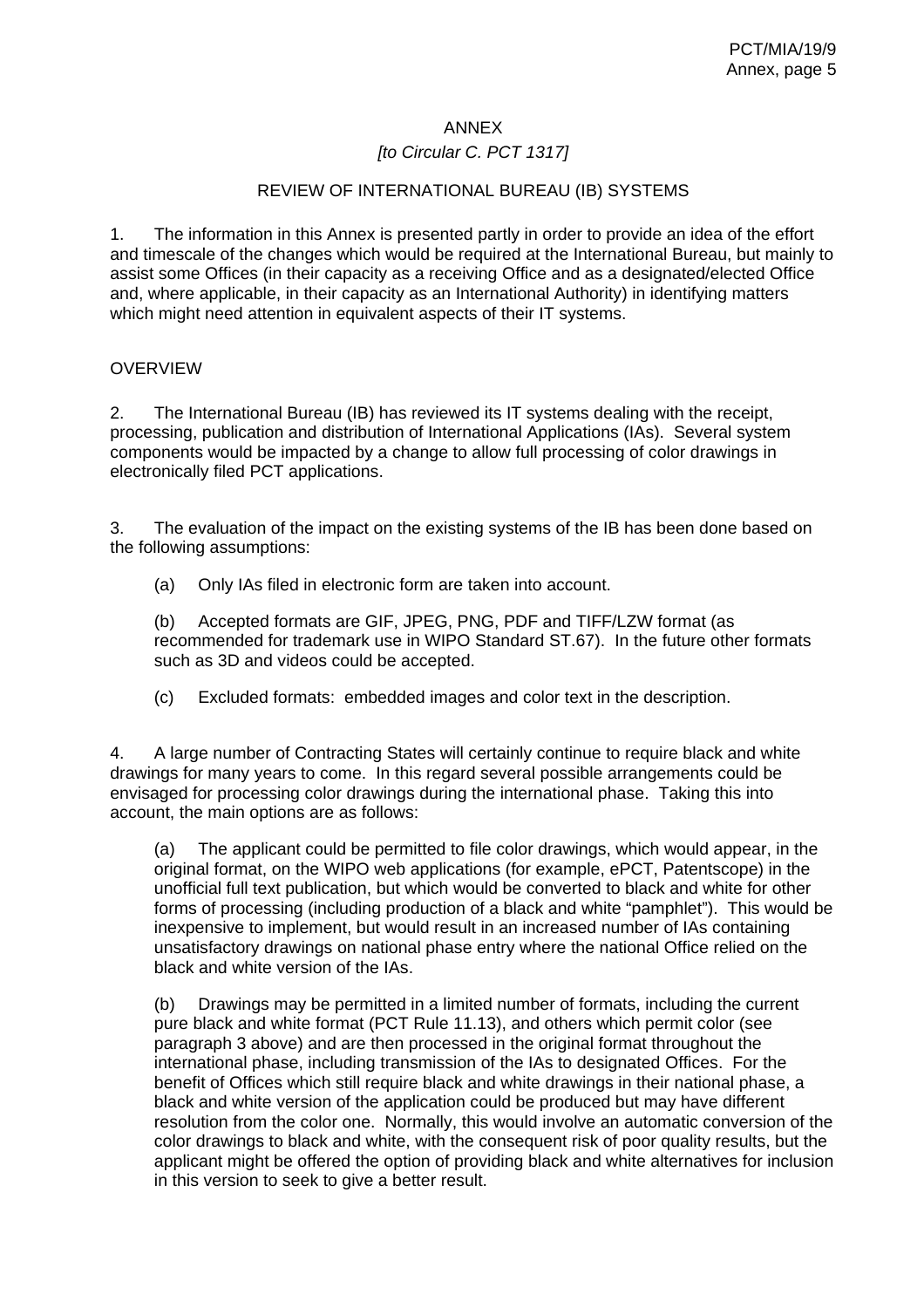Option (a) is unsatisfactory because of the effect on the quality of the international publication. Option (b) would appear to be the more satisfactory option and is the basis of the review below.

### **FINDINGS**

5. The systems involved in most stages of processing have one or more components which interact with the drawings. The interactions include format and integrity checks, rendering the drawings into a page-style view, showing the drawings on screen, editing the drawings and OCR systems which need to be able to distinguish drawings from text in IAs filed on paper or as PDF files.

6. At the moment, most IB systems are set up to accept only TIFF Group IV file formats. Some also accept GIF and JPEG and others, usually then converting the result to TIFF. The main processes for electronically filed applications (some of which involve multiple systems) include the following:

(a) Preparing the PCT request form (PCT-SAFE) offers PCT users the means to prepare their international applications in electronic form and to file them either via secure online transmission or using physical media such as CD-R. The application body (description, claims and drawings) are generated in PDF, TIFF or XML format.

(b) Receipt of electronic copy: Accepts TIFF, GIF and JPEG formats (and also some others when embedded in PDF documents; GIF and JPEG are only permitted by a small number of receiving Offices), performs format and integrity tests. Converts all drawings to TIFF for main processing (original formats also kept for records and may be used for some processing – see below).

(c) Viewing by International Bureau in electronic dossier, including both the viewing itself and the addition of new indicators flagging the use of different file types to ensure correct processing.

(d) Rendering of search copy as paper or electronic file (for international applications filed at RO/IB).

(e) OCR of international applications received in PDF format: In these applications, the text and drawings come in a single file with many complex component parts. Because of the assumptions relied on by the present processing systems to handle the different parts correctly with a high degree of automation, this may be one of the most difficult systems to update, even though the drawings themselves are not usually subject to OCR (though a few drawings do contain considerable amounts of text, contrary to the requirement of Rule 11.11).

(f) Preparation of media (for example, DVDs) containing published international applications and related material: this mainly involves making copies of existing files and the development relates to adding new file types and file descriptions, rather than image processing.

(g) Changing print systems to automatically direct color copies to appropriate printers: The IB no longer routinely prints complete paper sets of IAs for any Offices, but delivers specific copies on request. If color copies of IAs were required, they would need to be directed to color printers (see paragraph 13).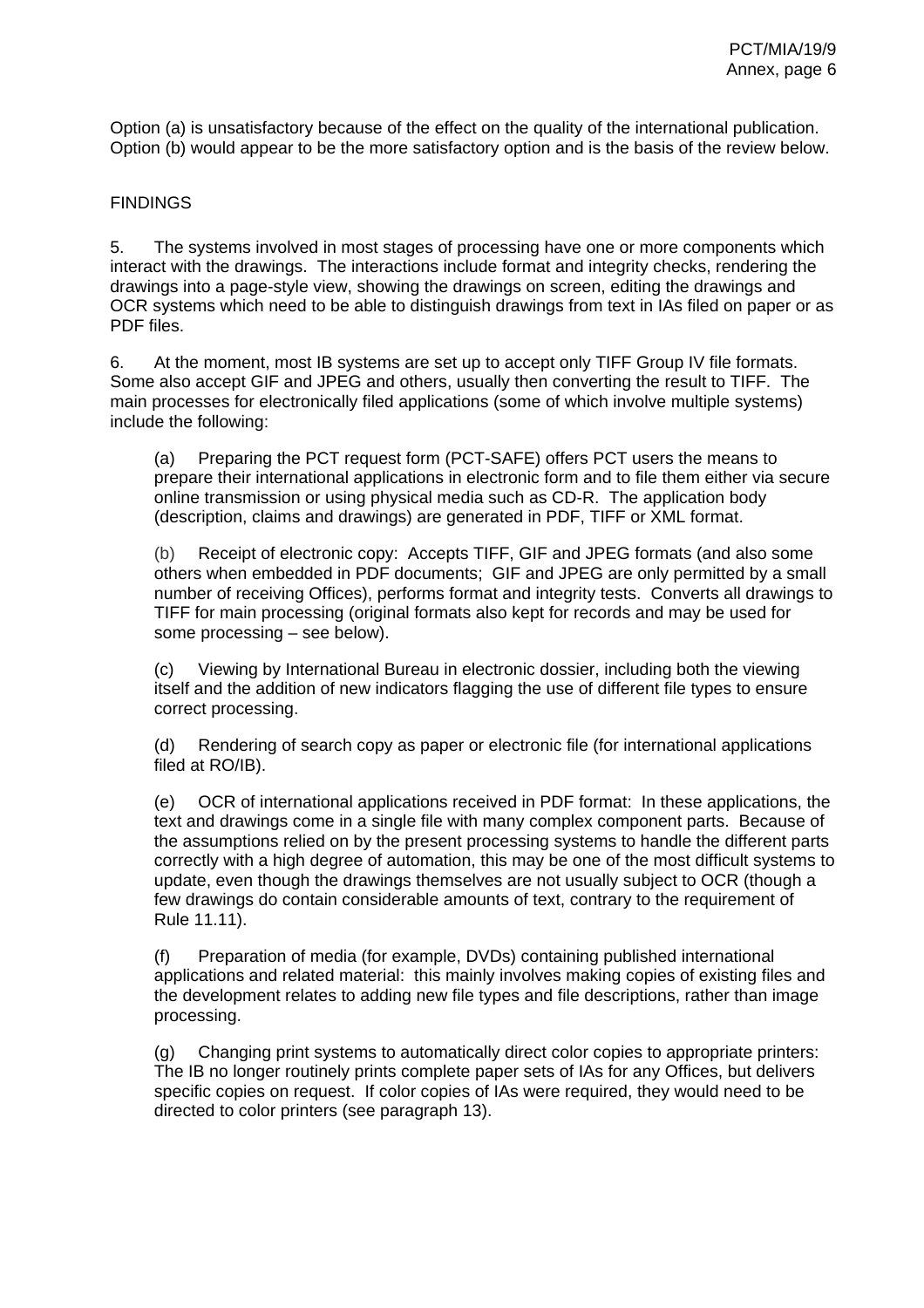(h) Preparation of publication copy of international application: this would require integration of new drawing editors for making both manual and automated changes to drawings (processes such as "stamping" pages with application numbers and indications of substitute sheets, and extracting images for the front page), in addition to updating the system to deal with different file types and related type indicators.

Publication of the IAs is made available in electronic form and updated weekly (Patentscope). The components involved are in some cases general purpose graphics file processing tools which can already deal with other file formats.

7. The additional file size and processing requirements for color drawings would require additional disk space and potentially new and more powerful servers, depending on the number of color drawings (the examiners' workstations are expected to be sufficiently powerful for the local processing required). For very large scale use of color drawings, improved internal and external network capacity would also need to be considered, but this is currently considered unlikely to be a problem in the short to medium term.

8. The details of both processing and disk requirements depend on the amount of use of color drawings and decisions on permitted file size. Bearing in mind that multiple copies of IAs need to be stored, the estimates of *additional* disk capacity are as follows:

Average size of a color drawing 1 MB, 10% of filings include color drawings: +1TB /Year Average size of a color drawing 1 MB, 50% of filings include color drawings: +5TB/Year Average size of a color drawing 5 MB, 50% of filings include color drawings: +25TB/Year Average size of a color drawing 10 MB, 50% of filings include color drawings: +50TB/Year

9. To put this in perspective, the current global size of the storage system for PCT processing is approximately 50TB. The above figures do not take into account further increases if priority documents also routinely contain color drawings. This is likely to be a major proportion of the cost of implementing a new system because the cost of storage is not simply proportional to the amount of disk space required but increases much faster as a result of other factors, such as the need to ensure that the system is capable of both serving the processing requirements and backing up the larger amounts of data properly.

10. The management of color drawing and photographs would have little impact on the standard ST.36 and Annex F. The IB expects to make some small adjustments to its IT systems, especially tools used to extract and to upload data exchanged with Offices.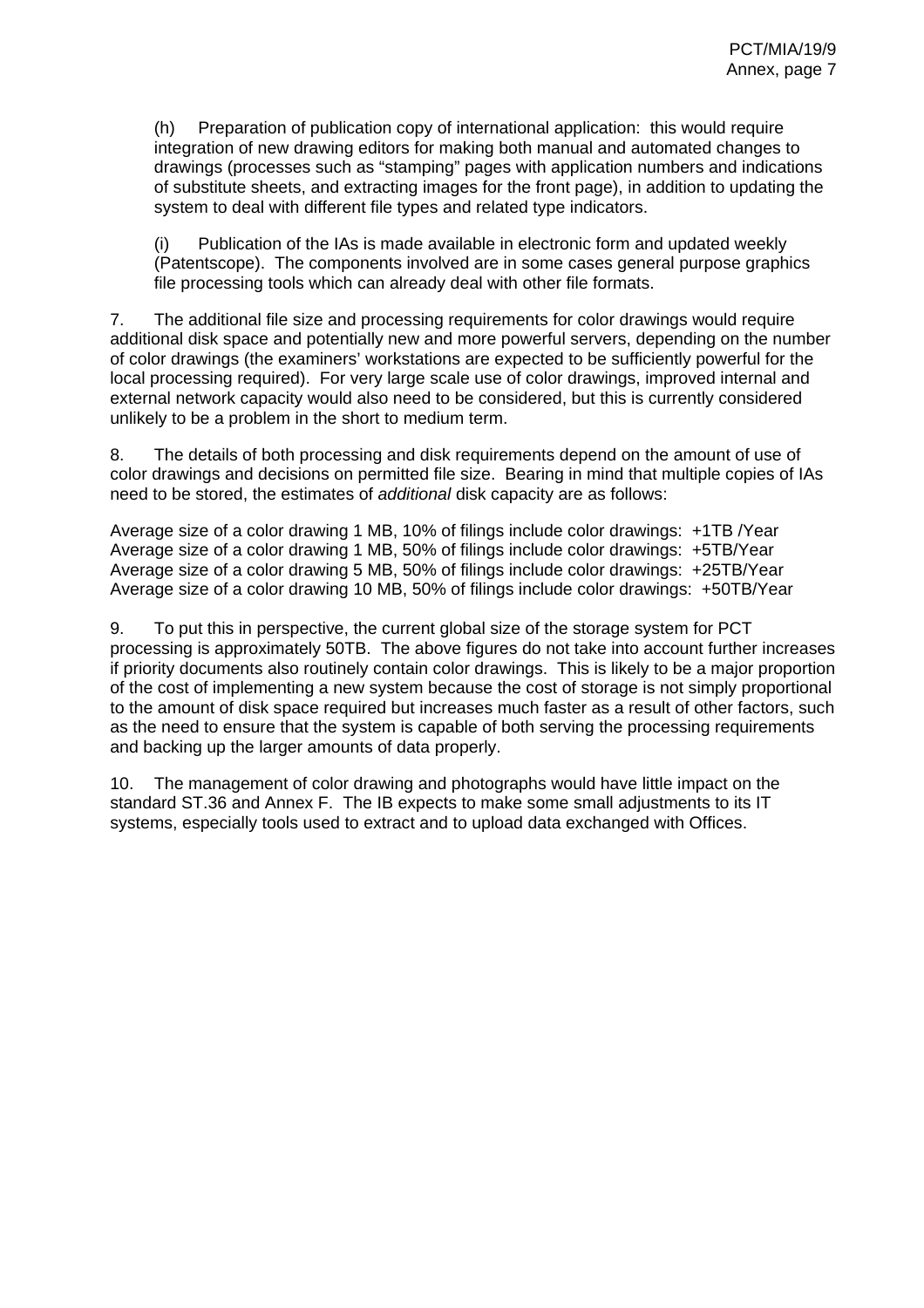## EFFORT / COSTS ESTIMATE

11. The effort needed to make the changes to the electronic systems would depend on the exact details of the required changes (notably, the extent to which dual output of color and black and white drawings is required by national Offices which do not accept color drawings for their national phase processing). However, the development effort is expected to be around 200-300 man/days, excluding the required update to the OCR processes<sup>1</sup>, updates to or replacement of the PCT-SAFE XML Editor<sup>2</sup> and any infrastructure costs involved in handling the larger files and additional processing.

12. With the possible exception of the OCR processes, none of the individual changes likely to be needed would take more than 40 man/days of development work, including testing of interaction with other related components.

13. Noting that paper copies of IAs are currently only printed either for sending from RO/IB to International Searching Authorities (a process that the IB hopes will be very much reduced or eliminated within the next few years), or else in response to special requests, the existing color printing capacity of the IB is expected to be sufficient. The additional costs in this area are therefore expected to be development costs and the additional expense of printing color copies, without further infrastructure costs.

14. While printing color documents is approximately 5 times as expensive as printing black and white documents, the overall additional cost to the IB of printing color "pamphlets" is expected to be insignificant as long as designated Offices do not make additional requests for copies of international applications specifically because the drawings are in color.

15. Provided that the ability to file color drawings is limited to IAs filed in electronic form, the additional manpower costs should be limited to the increased preparation time and handling time for creating and dispatching the additional physical media required to hold the larger files being sent to Offices which require their data on CD or DVD.

16. Ongoing additional costs would be expected for:

 $\overline{a}$ 

(a) maintaining the larger IT infrastructure mentioned above;

(b) printing color documents, which should be low provided that requests for paper copies do not increase; and

(c) providing a greater number of blank media required to transfer the larger files to Offices requiring information on DVD, which will again be low, except that will take more time to burn them.

 $1$  The assessment of the time and cost of updating the OCR system has not yet been completed. It is expected to be one of the more expensive and difficult system components to change, but will nevertheless not result in a very large percentage increase in the overall estimated cost.

<sup>2</sup> It appears technically fairly simple to enhance the PCT-SAFE Editor to permit additional file types, but it is not clear whether this would be permitted under the current license (further negotiations are needed with the current owner of this product).